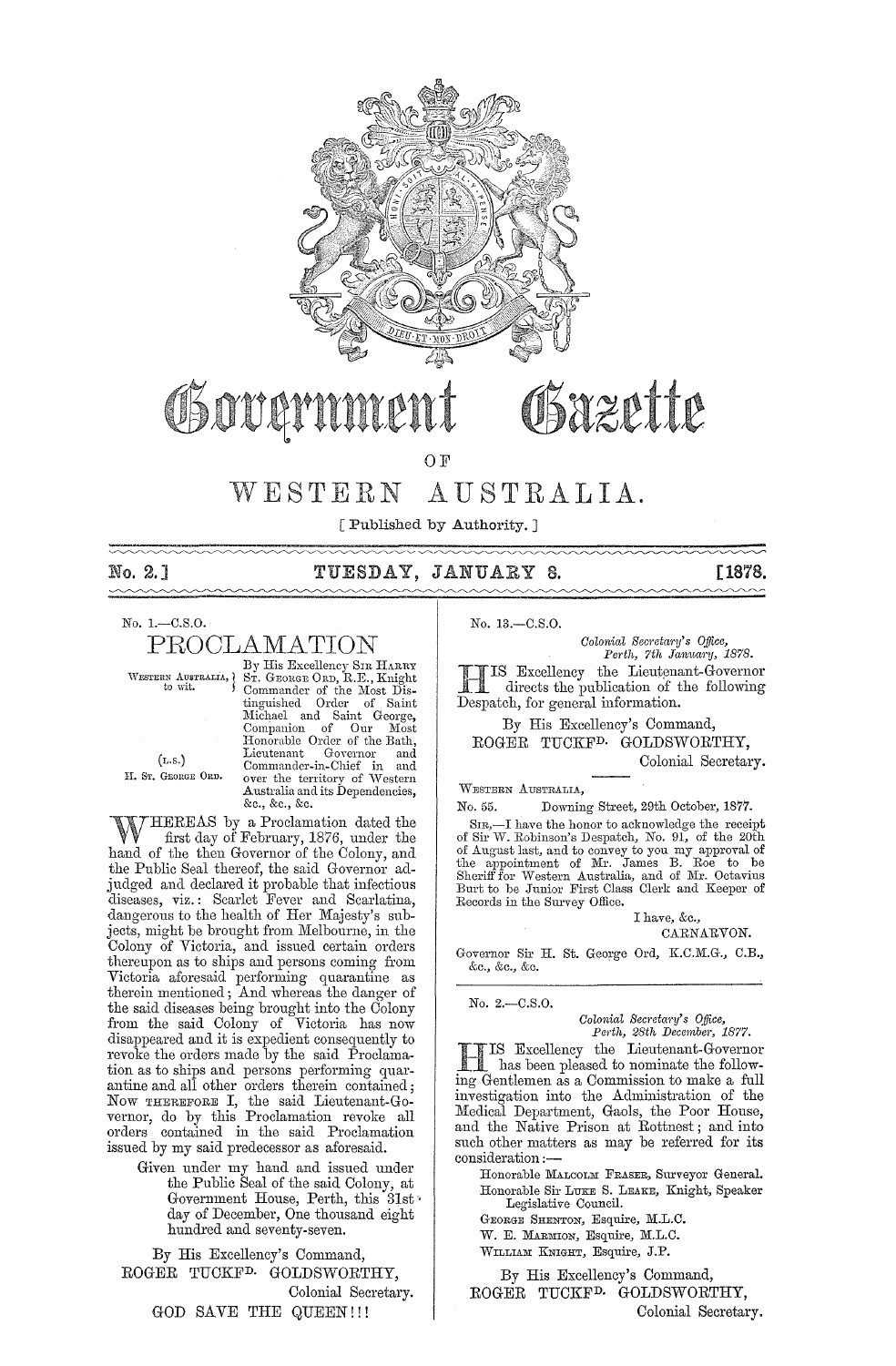No. 7.-C.S.O.

#### *Colonial Secretm"Y's o.ffice,*  Perth, 2nd January, 1878.

THE Tenders received for the supply of Fresh Meat at Fremantle during the year 1878 being considered too high in price, fresh Tenders (endorsed "Tender for Meat at Fremantle,") will be received at this Office until noon of Monday, the 14th Jauuary, 1878, from persons willing to supply Fresh Meat at Fremantle during the year 1878.

The Government do not bind themselves to accept the lowest or any tender, and will require the guarantee of two responsible persons for the due performanee of the Contract.

Forms of Tender may be had on application to the various Resident Magistrates, and at the Public ,Offices, Perth; and no tender will be entertained unless rendered on the prescribed form.

By His Excellency's Command, ROGER TUCKF<sup>D.</sup> GOLDSWORTHY, Colonial Secretary.

No. 8.-C.S.0.

 $Colonial$  Secretary's Office, Perth, 3rd January, 1878.

H IS Excellency the Lieutenant-Governor has been pleased to appoint J. M. Thomas, Esquire, to be District Registrar at Albany, *vice* Chas. Howard, Esquire, resigned; to take effect from 1st inst.

By His Excellency's Command, ROGER TUCKF<sup>D.</sup> GOLDSWORTHY, Colonial Secretary.

No. 9,-C.S.O.

 ${\it Colonial}$  Secretary's Office, Perth, 4th January, 1878.

H IS Excellency the Lieutenant-Governor directs it to be notified that Candidates for employment in the Public Service of this Colony must make application on Printed Forms, which can be obtained from this Office.

By His Excellency's Command, ROGER TUCKFD. GOLDSWORTHY, Colonial Secretary.

No. 10.-C.S.0.

#### TENDER ACCEPTED.

 ${\it Colonial}$  Secretary's Office, *Perth, 2na. Jamwry, 1878.* 

E. & F. WITTENOOM,

To convey monthly, for 12 months, com- mencing on the 1st January, 1878, mails from Geraldton to Cheangwa, and *vice versa*, for the sum of £120.

By His Excellency's Command, ROGER TUCKFD. GOLDSWORTHY, Colonial Secretary. No. 11.-C.S.O.

*Colonial Secretary's Office, Pm'th, 4th January, 1878.* 

HIS Excellency the Lieutenant-Governor directs the publication of the following Notices to Mariners, for general information.

By His Excellency's Command, ROGER TUCKFD. GOLDSWORTHY,

Colonial Secretary.

#### NOTICE TO MARINERS.

[No. 133.]

# AUSTRALIA-SOUTH COAST. INVESTIGATOR STRAIT.<br>INTENDED LIGHT ON ALTHORPE SOUTH ISLAND.

INTENDED LIGHT ON ALTHORPE<br>
SOUTH ISLAND.<br>
SOUTH ISLAND.<br>
The Government of South Australia has given Notice, that it<br>
is intended in March or April, 1878, to exhibit a light from a<br>
tower, 40 feet high, recently erected o

The light will be a *,.evolving* white light of thc first order, with eclipses every *fifteen* seconds, and will show a *red* sector over Emmes reef and S.W. rock.

Also, that further particulars of the light will be given before it is exhibited. By Command of their Lordships,

FREDK. J. EVANS,<br>*Hydrographer*,

*lIy(lrographic Office, Admiralty, London, 27th September, 1877.* 

This Notice affects the following Admiralty Charts :--Anstruking (2019)<br>general, No. 2759 b; and St. Vincent and Spencer gulfs, No. 2389 a; Also,<br>Admiralty List of Lights in South Africa, Australia, &c., 1877, page 34;<br>and

#### NOTICE TO MARINERS.

DIRECTIONS FOR KURRACHEE HARBOUR.<br>atitude of Light-house on Manora Point ...  $24^{\circ}$   $47'$   $21''$  N,<br>ongitude ... ... ... ... ... ... ... 66° 58' 15" E, Latitude of Light-house on Manora Point ... 24° 47' 21" N.<br>
Longitude ... ... ... ... ... ... 66° 58' 15" E.

NEW REVOLVING LIGHT.<br>The present light is a revolving white light of the first order,<br>elevated 150 feet above the level of the sea, showing a bright<br>flash every two minutes, visible in clear weather [... 20 Miles. TIDES.

| High water, full and change                               |          |                      |             | $\cdots$ | $\cdots$                                     | ш.<br>н.<br>10 30<br>                  |
|-----------------------------------------------------------|----------|----------------------|-------------|----------|----------------------------------------------|----------------------------------------|
| Average rise and fall-Spring tides<br>Do. do. -Neap tides |          |                      |             |          | $\cdots$<br>$\cdots$<br>$\cdots$<br>$\cdots$ | FT. IN.<br>6<br>3 to 4 feet.           |
|                                                           |          |                      | HIGH WATER. |          |                                              | DEPTH OF WATER IN ENTRANCE CHANNEL, AT |
| Spring tides                                              | $\cdots$ | $\cdots$<br>$\cdots$ |             |          | $\cdots$                                     | 29 feet.                               |

Neap tides ... ... ... ... ... ... 24 to 25 feet. DRAUGHT OF VESSELS\_ENTERING OR LEAVING PORT.

Vessels with a draught not exceeding 22 feet can now enter and leave the Port without difficulty or delay during all seasons of the year.

During the fair season, from October to 15th May, Vessels<br>with a draught not exceeding 24 feet can enter and leave the<br>Harbour. Fixed Moorings are placed for Vessels of the largest class.

TIME OF TIDE FOR ENTERING PORT.

Sailing Vessels should enter Port on the ebb-tide.<br>Steamers can enter either flood or ebb at the Pilot's dis-<br>cretion.

llIasters of Ships should *not* on any account pattemt to enter the Harbour Without a Pilot.

#### HARBOUR IMPROVEMENTS.

Among the extensive works executed, a Breakwater has been<br>built, running out from Manora Point in a S. by E. direction,<br>to a distance of 1,500 feet into 5 fathoms of water. This affords<br>complete shelter to the entrance cha

NOTE  $-A$  Mail Steamer arriving off the Port at night should burn two blue lights in quick succession; during the fair season a Pilot will at daylight.<br>Once board, but during the monsoon she must keep off the Port until<br>da A Red Light is exhibited at the extreme end of the Breakwater during the fair season only.

### APPROACHING THE PORT. COAST OF SIND.<br>INDUS BANKS.

The Coast of Sind should be approached with *great caution*: too much attention cannot be paid to the lead, more especially in passing the banks of the Indus, which are extending considerably to seaward.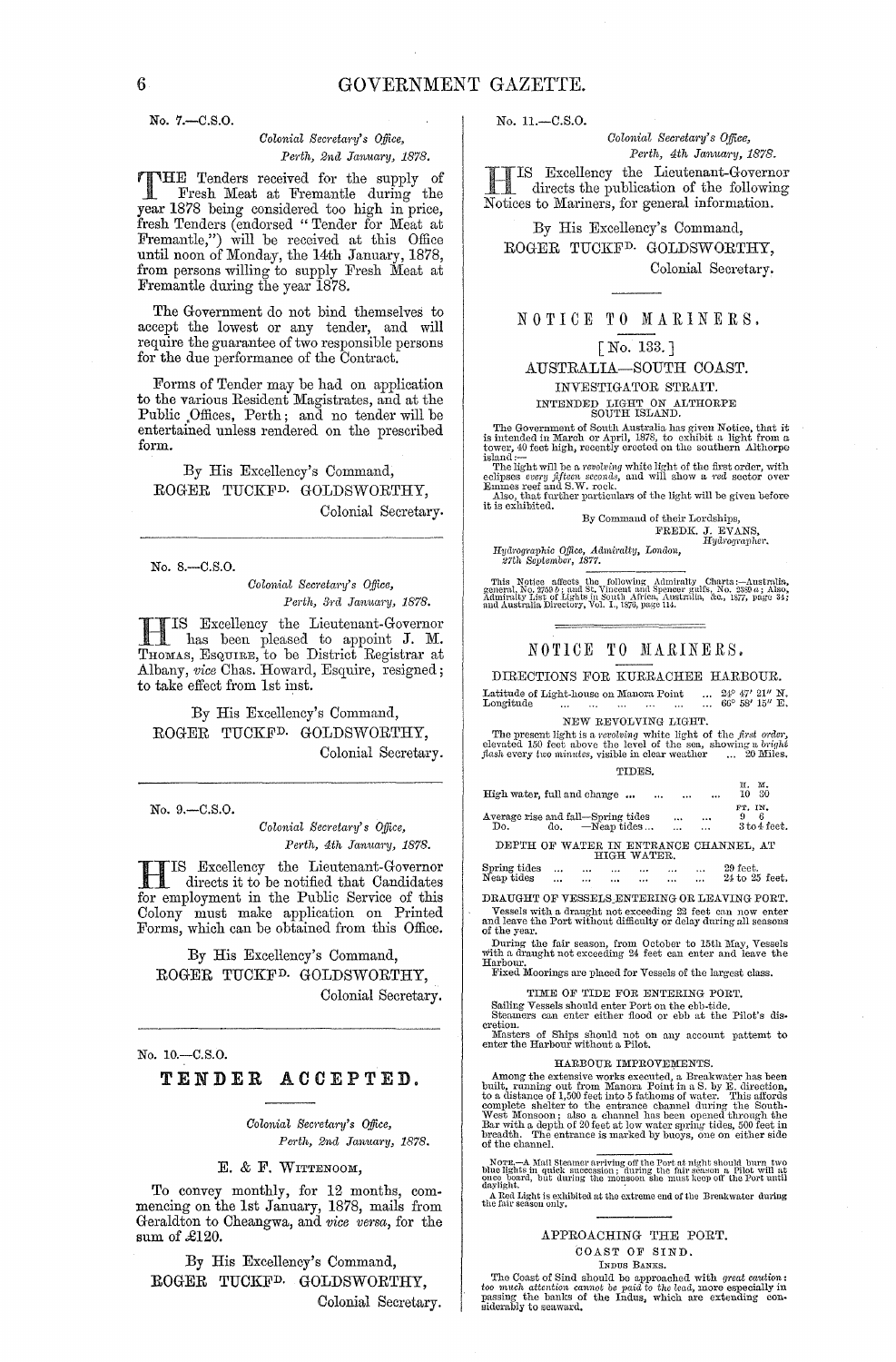By recent Survey,\* the edge of the shoal water is  $3\frac{3}{4}$  miles to seaward of the former position. It is now in—

## $\begin{array}{lllllllllll} \text{Latitude} & \dots & \dots & \dots & 24^{\circ} & 4' & 20'' \text{ N.} \\ \text{Longitude} & \dots & \dots & \dots & 24^{\circ} & 4' & 20'' \text{ N.} \\ \end{array}$

Longitude 67° 11' 50" E. By night, a Vessel should give the banks a berth of 15 to 20 miles, and if after passing the "Swatch," she does not get less than 18 to 20 fathoms, she may haul to the Northward, not coming into less than 15 fathoms until the Kurrachee Light is seen.

By day, the breakers on the edge of the banks are a good guide, unless the water is quite smooth; but it is hardly possible for a Vessel to run ashore by day on account of the marked discoloration of the water, which exten

The tides during the springs are strong, the flood sets to the S.E., and the ebb to the N.W.

From February to end of Monsoon a strong South-Easterly current may be expected, running at a rate of from 15 to 45 miles a day.

During the South-West Monsoon, Vessels should make Ras Mauri (Cape Monze), which is 18 miles W.  $\frac{1}{2}$  M. from Manora Light-house, and keep to windward of the Port if the weather is thick, or if the tide does not suit

Do not bring Manora Point to the Southward of E. by N., or go under 15 fathoms near Cape Monze.

Masters of ships should endeavour to make the Port at day-<br>light, and can with safety approach into 8 fathoms to about 2 miles distance from the Light-house, keeping it on any bearing from N.E. to N.N.E., and heave to for a Pilot.

ANCHORAGE IN THE ROADS.<br>I'rom June to the middle of September, ships should not on any account anchor, but stand off and on, keeping the Light-<br>house bearing from N.N.E. to N.E.,—l to 2 miles distance—<br>until boarded by a Pilot, or directed by signal.

*September to end of March.*<br>
Anchorage--Light-house N. by E. to N.N.E.,--distance one mile, 7 fathoms.

*April and May.* 

Anchomge-Light-house N.N.E. to N.E.,-distance half a mile, 8 fathoms. (Signed) GEORGE C. PAREER, Lieut., I.N.,

GEORGE C. PARKER, Lieut., I.N., Master Attendant, Kurrachee.

*Master Attendant's Office, Kurrachee, 31st August, 1877.* 

JOHN A. M. MACDONALD, Col., Secretary to Government. *Bombay Castle, 20th November, 1877*.

\* In March 1877, by Lieutenant Stiffe, I.N.

Norrs.—Since 1851, the Ships "Admiral Boxer" and "John Starr"<br>have been totally lost on or near the Banks of the Indus, and the Ships<br>"Thomas Campbell,"" Augusta," "Diadem," and the Steamer<br>"Pioneer" have grounded on them,

All these casualities were principally owing- to *not making allowance* for *a strong* set to S.E., and *not using the lead*.

No. 12.-C.S.O. TENDERS ACCEPTED for 1878.

> $Colonial$  Secretary's Office, Perth, 7th January, 1878.

Transport.

 $To$  and from Rottnest.

Tapper & Co., Goods @ per ton, 8s.; passengers, each way, each, 2s. 6d.

> Forage for Horses on Public Works.  $Geraldton.$

Pope, A. & L., 6 tons hay,  $@$  per ton, £5 5s.

#### Cartage.

 $Perth$ 

Flanagan, M., @ various prices.

### Emptying Cesspits.

*Newcastle.* 

The amount for the above service should' have been £5 19s., instead of £5, as stated in No. 6, C.S.O., of the 31st ultimo.

By His Excellency's Command, ROGER TUCKFD. GOLDSWORTHY,

Colonial Secretary.

#### Steam Communication with Straits Settlements, and Adelaide.

#### *Oolonial Secreta?'y's Office, Perth, 26th November, 1877.*

THE Government of Western Australia<br>
being anxious to establish a regular<br>
strom communication between the Ports of steam communication between the Ports of the Colony, the Straits Settlements, and India on the one hand, and Adelaide on the other, will be glad to receive proposals from persons or firms willing to undertake this service.

Further information may be obtained on application to the Colonial Secretary.

ROGER TUCKFD. GOLDSWORTHY, Colonial Secretary.



### .£50 REWARD!

THE above Sum will be paid to anyone giving such information as will lead to the conviction of the person or persons who, on or about the 22nd of October, placed some stones on the Rails near the 16th mile of the Geraldton and Northampton Railway.

By Order of His Honor the Administrator,

J. H. THOMAS, Director of Public Works. Perth, 31st October, 1877.

#### TENDERS ACCEPTED.

*Department of Public Works, Perth, 3rd January, 1878.* 

RICHARD BARRY,

To perform certain additions to the Williams Court House, for the sum of £135 15s.

#### DEMASON & HASELL,

To perform various repairs at the Newcastle Hospital, for £91 10s.

#### MICHAEL SMITH,

To erect Railway Goods Shed at Geraldton, in 4 months, for £668.

#### THOS. TOMKINSON,

To perform additions to Beverley Police Station, in 4 months, for the sum of £434 10s.

JAS. H. THOMAS,

Director of Public Works.

## *Public Works' Office,*<br> *Perth, 29th December, 1877.*

I HEREBY certify that the first twentythree miles of the Geraldton and Northampton Railway may be safely used for Goods and Mineral Traffic.

> JAS. H. THOMAS, Director of Public Works.

### NOTIOE.

I HEREBY give notice that I have asked<br>
permission from the Wellington District<br>
Party Recall the plane that the stress Roads Board to place two large gates across the Minor Road running though the Renty Grant, known as the "Pile Road," one at each end of the road, 18ft. wide.

H. W. VENN.

Princep Park, December 29th, 1877.